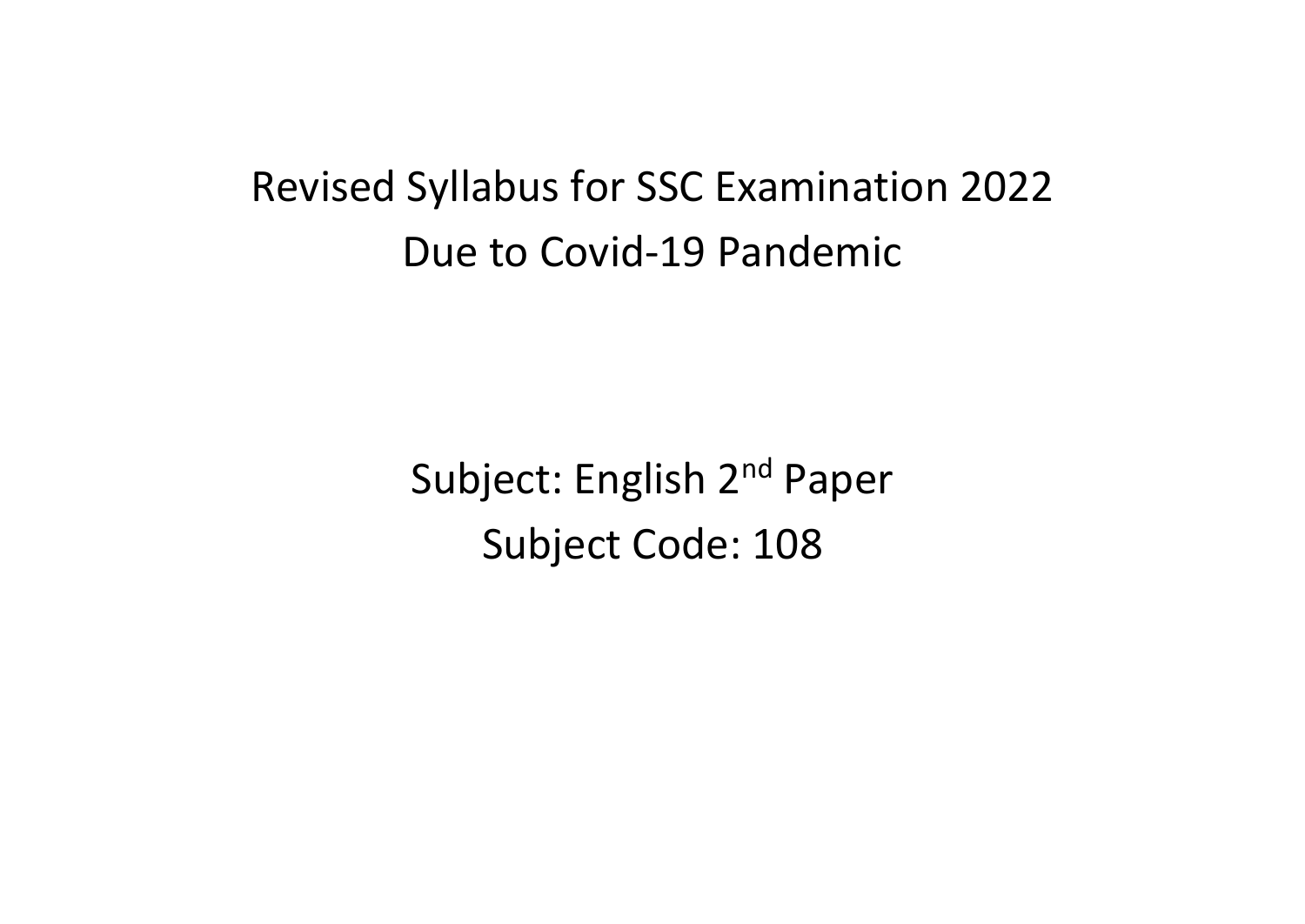#### **Revised Syllabus for SSC Examination 2022 due to COVID-19 Context English 2nd Paper**

|        | Chapter & Title of the lessons                                                                                                                                                                                                                                            | Learning<br>outcomes | Probable<br>no. of<br>periods | Order of the periods                                                                                                                                     | Remarks                                                |
|--------|---------------------------------------------------------------------------------------------------------------------------------------------------------------------------------------------------------------------------------------------------------------------------|----------------------|-------------------------------|----------------------------------------------------------------------------------------------------------------------------------------------------------|--------------------------------------------------------|
|        | Grammar                                                                                                                                                                                                                                                                   |                      |                               |                                                                                                                                                          |                                                        |
|        | 1. Gap filling activities without clues (to test<br>prepositions, articles, zero articles)                                                                                                                                                                                |                      | 5 periods                     | $4^{th}, 5^{th}, 9^{th}, 10^{th}, 14^{th}$                                                                                                               | Narrative style, Sentence<br>➤<br>Connectors have been |
| word.) | 2. Gap filling(cloze test*) with clues (to test<br>vocabulary in general)<br>(*A Cloze Test is also a gap filling activity with recurring<br>gaps at regular intervals at the 5 <sup>th</sup> or 6 <sup>th</sup> or 7 <sup>th</sup> or 8 <sup>th</sup> or 9 <sup>th</sup> |                      | 5 periods                     | 15 <sup>th</sup> , 17 <sup>th</sup> , 18 <sup>th</sup> , 22 <sup>nd</sup> , 23 <sup>rd</sup>                                                             | excluded to minimize the<br>burden of the learners.    |
|        | 3. Substitution table                                                                                                                                                                                                                                                     |                      | 3 periods                     | 27th, 28th, 32nd                                                                                                                                         |                                                        |
| 4.     | Right forms of verbs                                                                                                                                                                                                                                                      |                      | 5 periods                     | 33rd, 37th, 38th, 42nd, 43th                                                                                                                             |                                                        |
|        | 5. Changing sentences (change of voice, change of<br>degrees, affirmative to negative, assertive to<br>exclamatory, exclamatory to assertive, assertive<br>to imperative)                                                                                                 |                      | 8 periods                     | 46 <sup>th</sup> , 47 <sup>th</sup> , 51 <sup>st</sup> , 52 <sup>nd</sup> , 56 <sup>th</sup> , 57 <sup>th</sup> , 61 <sup>st</sup> ,<br>62 <sup>nd</sup> |                                                        |
| 6.     | Completing sentences (Using conditionals,<br>gerund, infinitive, participle)                                                                                                                                                                                              |                      | 5 periods                     | 64th, 65th, 69th, 70th, 64th                                                                                                                             |                                                        |
|        | 7. Use of suffix and prefix                                                                                                                                                                                                                                               |                      | 4 periods                     | 75 <sup>th</sup> , 79 <sup>th</sup> , 80 <sup>th</sup> , 84 <sup>th</sup>                                                                                |                                                        |
|        | 8. Tag questions                                                                                                                                                                                                                                                          |                      | 3 periods                     | 85 <sup>th</sup> ,89 <sup>th</sup> ,90 <sup>th</sup>                                                                                                     |                                                        |
| 9.     | Punctuations                                                                                                                                                                                                                                                              |                      | 3 periods                     | 97th, 98th, 102nd                                                                                                                                        |                                                        |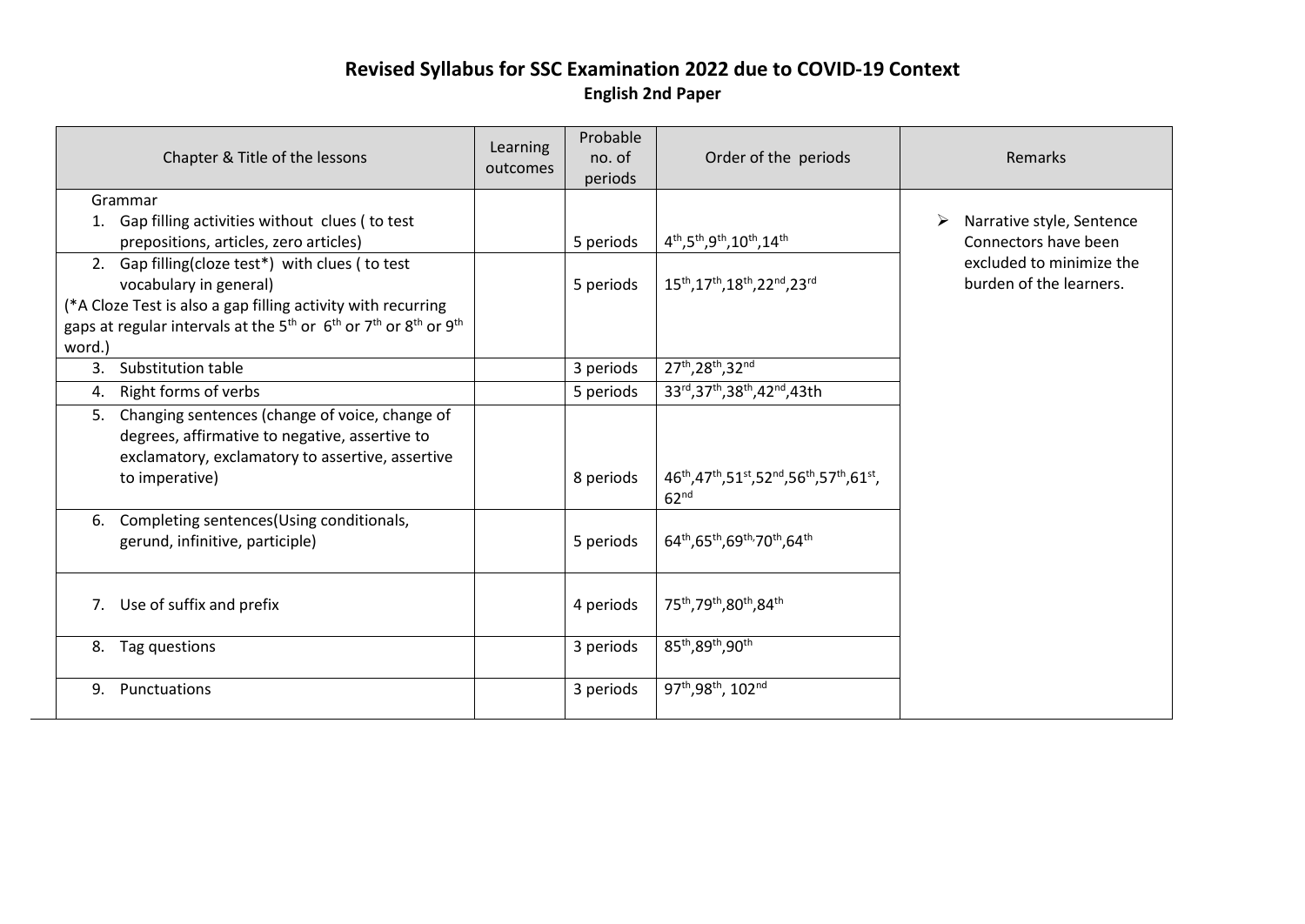| Chapter & Title of the lessons                        | Learning<br>outcomes | Probable<br>no. of<br>periods | Order of the periods                                      | <b>Remarks</b>                                         |
|-------------------------------------------------------|----------------------|-------------------------------|-----------------------------------------------------------|--------------------------------------------------------|
| <b>Writing Part</b>                                   |                      |                               |                                                           | Email writing and<br>➤                                 |
| Writing CV with cover letter                          |                      | 2 periods                     | $103^{\text{rd}}$ , $108^{\text{th}}$ ,                   | Composition writing have<br>been omitted to reduce the |
| 2. Formal letters (complaint letter, notice, purchase |                      |                               |                                                           | burden of the learners.                                |
| order, responses to an order/requests etc.)           |                      | 3 periods                     | 109 <sup>th</sup> , 113 <sup>th</sup> , 114 <sup>th</sup> |                                                        |
| 3. Writing paragraphs                                 |                      | 4 periods                     | 118th, 119th, 123rd, 124th                                |                                                        |
|                                                       |                      |                               |                                                           |                                                        |
|                                                       |                      |                               |                                                           |                                                        |

 **Total number of periods 50**